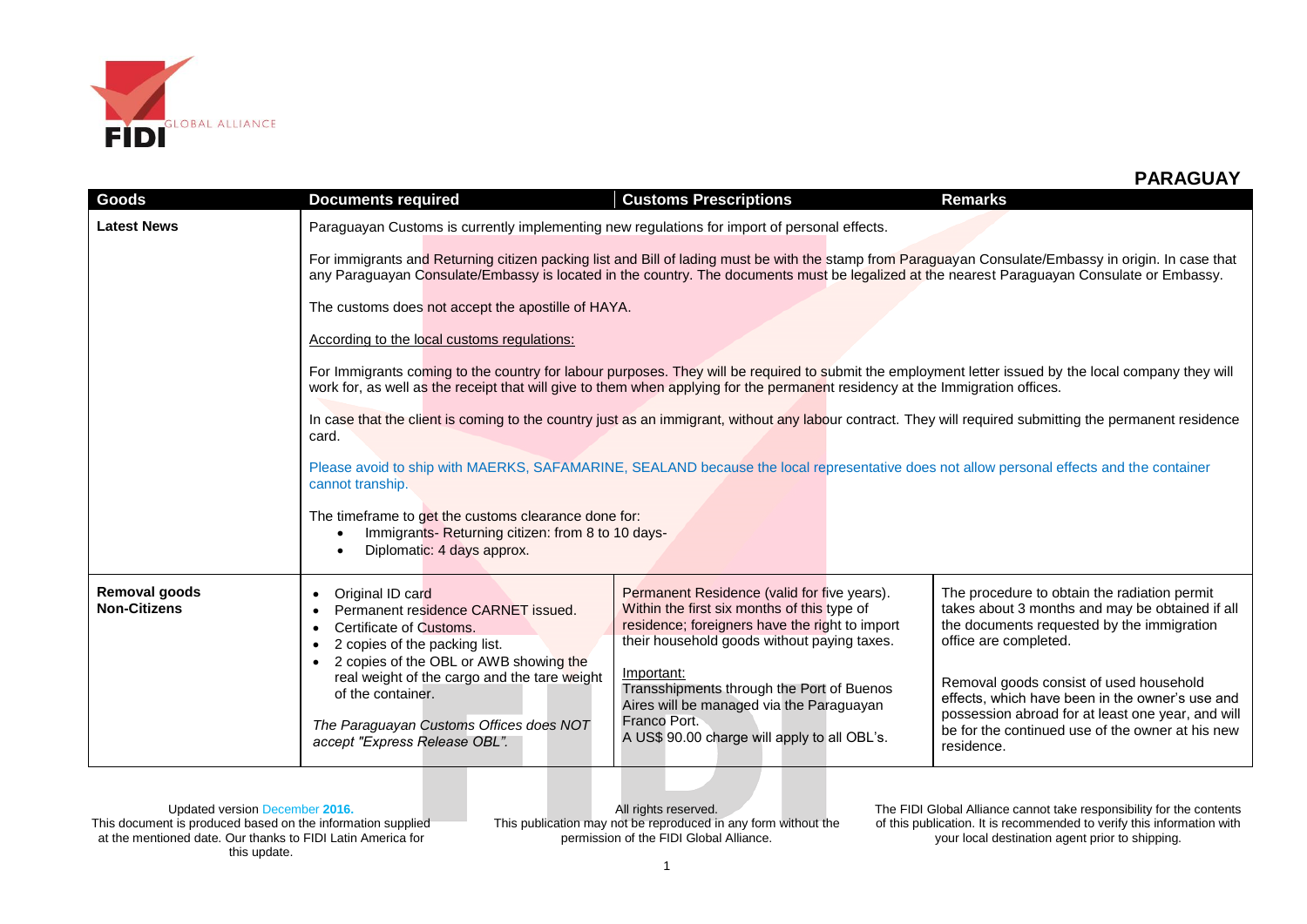

| <b>Goods</b>               | <b>Documents required</b><br>The Packing list, the B/L or AWB, and the Car<br>commercial invoice must have the stamp of the<br>Paraguayan Consulate at origin.                                                                                                                                                                                                                                                                                                                          | <b>Customs Prescriptions</b>                                                                                                                                                    | <b>Remarks</b><br>If your agent has to translate the<br>inventory/packing list into Spanish, or make<br>corrections to the B/L or AWB, extra costs may<br>be invoiced to the origin agent without notice.<br>According to the Central Customs Office and<br>following the Circular #29, all documents require<br>the "CONSULAR VISA". |
|----------------------------|-----------------------------------------------------------------------------------------------------------------------------------------------------------------------------------------------------------------------------------------------------------------------------------------------------------------------------------------------------------------------------------------------------------------------------------------------------------------------------------------|---------------------------------------------------------------------------------------------------------------------------------------------------------------------------------|---------------------------------------------------------------------------------------------------------------------------------------------------------------------------------------------------------------------------------------------------------------------------------------------------------------------------------------|
| <b>Diplomat's removals</b> | Diplomatic passport.<br>$\bullet$<br>Diplomatic accreditation by Paraguayan<br>Governments.<br>Diplomatic Franchises.                                                                                                                                                                                                                                                                                                                                                                   | Duty free entry.                                                                                                                                                                | In order to start the procedure to obtain the<br>diplomatic franchise, the owner must be first<br>accredited by the Paraguayan Government and<br>must be in Paraguay min. 4 weeks before the<br>arrival of his shipment.                                                                                                              |
| <b>Returning Citizens</b>  | Same as above.<br>Returning Paraguayans (minimum two years<br>outside the country) need to have the following<br>documents in order to benefit from tax<br>exemption:<br>Paraguayan documents.<br>Country of origin document<br>List of the goods and bill of lading with<br>stamp by the Paraguayan Consulate at<br>origin.<br>Letter/Certificate of residence issued by the<br>Paraguayan Consulate at origin.<br>Repatriation identification.<br>Sworn declaration<br>Passport copy. | The Paraguayans returning, have the right to<br>import their goods without paying taxes,<br>therefore, they must go to the repatriation office<br>(with the required documents) | Time of the dispatch: between 8-10 days from<br>the entrance of the shipment to the customs<br>systems, as long as all the information required<br>by the customs is ready.                                                                                                                                                           |

Updated version December **2016.** This document is produced based on the information supplied at the mentioned date. Our thanks to FIDI Latin America for this update.

All rights reserved. This publication may not be reproduced in any form without the permission of the FIDI Global Alliance.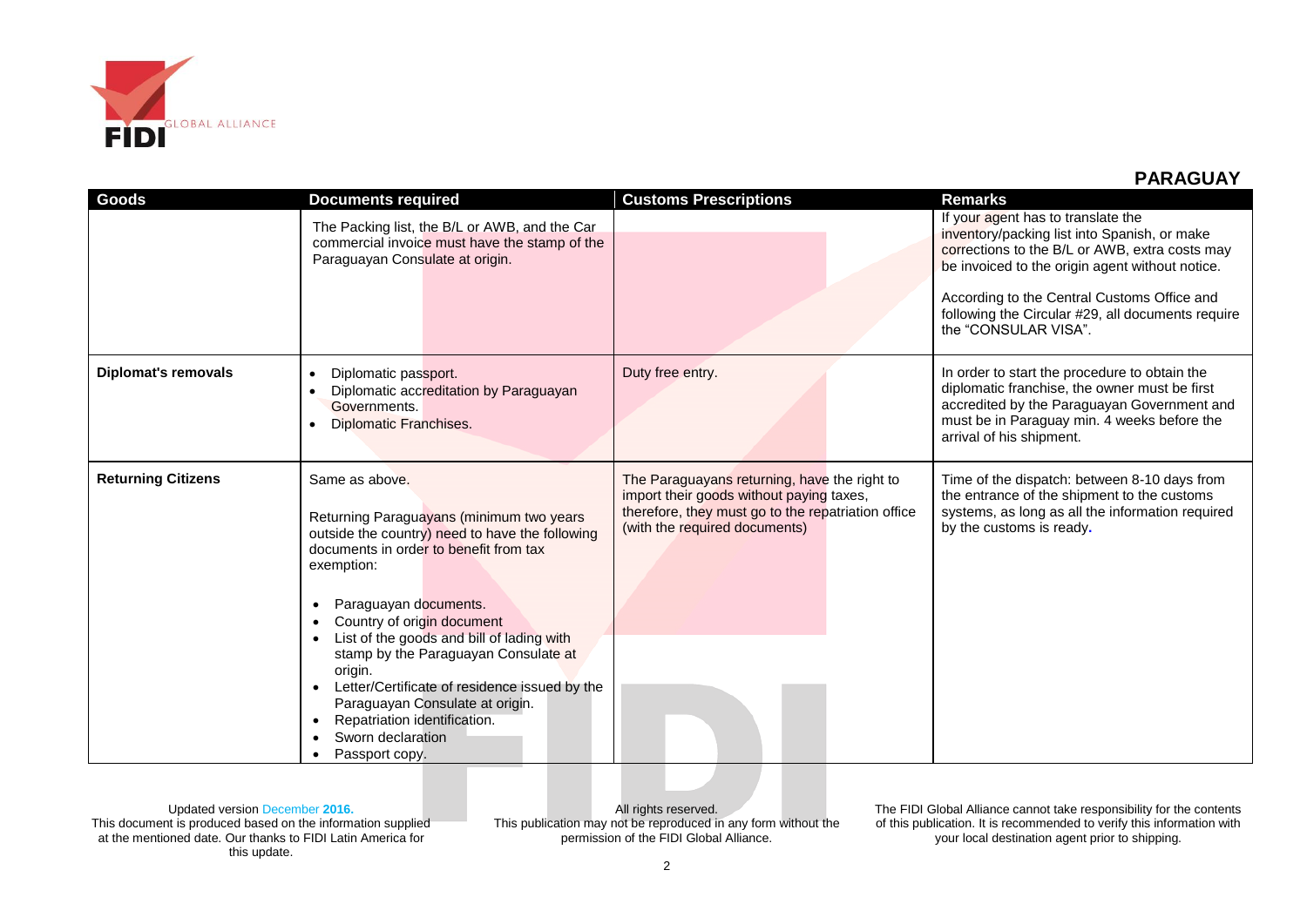

| Goods                                | <b>Documents required</b>                                                                                                                                                                                                                                 | <b>Customs Prescriptions</b>                                                                                                                                                                                   | <b>Remarks</b>                                                                                                                                                                                                                         |
|--------------------------------------|-----------------------------------------------------------------------------------------------------------------------------------------------------------------------------------------------------------------------------------------------------------|----------------------------------------------------------------------------------------------------------------------------------------------------------------------------------------------------------------|----------------------------------------------------------------------------------------------------------------------------------------------------------------------------------------------------------------------------------------|
| <b>Wedding trousseaux</b>            | Same as above.                                                                                                                                                                                                                                            | Subject to payment of duties.                                                                                                                                                                                  |                                                                                                                                                                                                                                        |
| <b>Inheritances</b>                  | Legalised inheritance certificate.                                                                                                                                                                                                                        | Same as above.                                                                                                                                                                                                 |                                                                                                                                                                                                                                        |
| New furniture and HHG                |                                                                                                                                                                                                                                                           | Same as above.                                                                                                                                                                                                 |                                                                                                                                                                                                                                        |
| Works of Art & Antiques.             | No document required if part of the household<br>effects.                                                                                                                                                                                                 |                                                                                                                                                                                                                |                                                                                                                                                                                                                                        |
| <b>Household appliances</b>          | Same as works of Art.                                                                                                                                                                                                                                     |                                                                                                                                                                                                                |                                                                                                                                                                                                                                        |
| <b>Electrical appliances</b>         | Same as above.                                                                                                                                                                                                                                            |                                                                                                                                                                                                                |                                                                                                                                                                                                                                        |
| <b>Presents and Souvenirs</b>        | No document required if part of the household<br>effects.                                                                                                                                                                                                 |                                                                                                                                                                                                                |                                                                                                                                                                                                                                        |
| Machines, appliances, spare<br>parts | Same as above.                                                                                                                                                                                                                                            |                                                                                                                                                                                                                |                                                                                                                                                                                                                                        |
| <b>Carpets</b>                       | Same as above.                                                                                                                                                                                                                                            |                                                                                                                                                                                                                |                                                                                                                                                                                                                                        |
| <b>Motor vehicles</b>                | OBL or AWB.<br>$\bullet$<br>Pre-shipment inspection certificate.<br>SGS or VERITAS verification certificate for<br>all vehicles over US\$ 3,000 of value at<br>origin, (except Diplomatic cars).<br>Original of the commercial invoice of the<br>vehicle. | Duty free entry for diplomats only. Immigrants<br>and returning Paraguayan citizens have to pay<br>duties and taxes.<br>The import taxes are about 35 -37% on the<br>value imposed by the Customs authorities. | Vehicles imported by immigrants and repatriates<br>with no diplomatic franchise are required to be<br>inspected at origin prior to shipping by one of<br>two authorised international companies, S.G.S.<br>and Bureau VERITAS (BIVAC). |

Updated version December **2016.** This document is produced based on the information supplied at the mentioned date. Our thanks to FIDI Latin America for this update.

All rights reserved. This publication may not be reproduced in any form without the permission of the FIDI Global Alliance.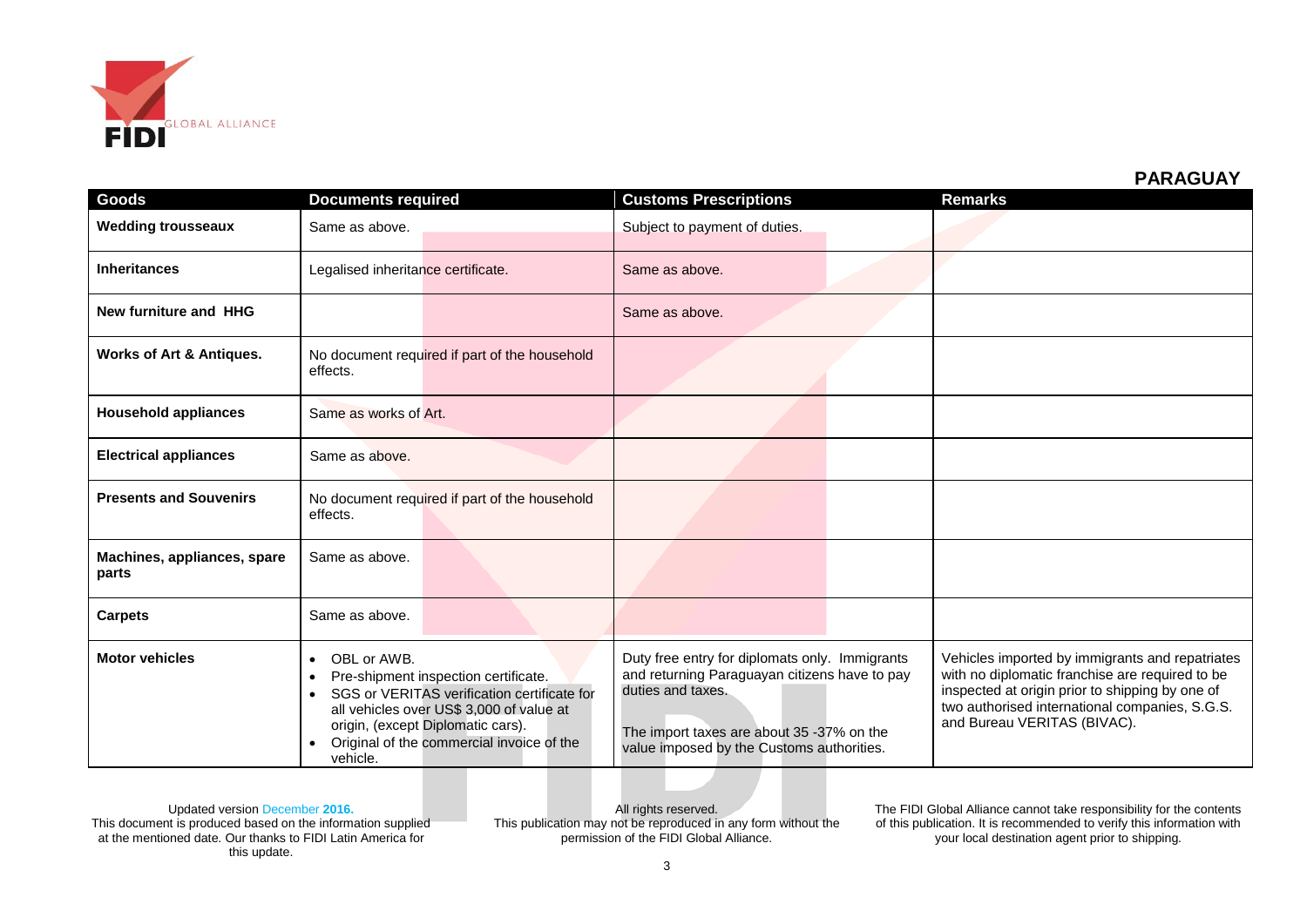

| <b>Goods</b>                | <b>Documents required</b>            | <b>Customs Prescriptions</b>                                                                  | <b>Remarks</b>                                                                                                                                                                                                                                                                                                                                                                                                                                                                                                                                                                                                                                                                                                                                                                                                                                                                                                                                                                   |
|-----------------------------|--------------------------------------|-----------------------------------------------------------------------------------------------|----------------------------------------------------------------------------------------------------------------------------------------------------------------------------------------------------------------------------------------------------------------------------------------------------------------------------------------------------------------------------------------------------------------------------------------------------------------------------------------------------------------------------------------------------------------------------------------------------------------------------------------------------------------------------------------------------------------------------------------------------------------------------------------------------------------------------------------------------------------------------------------------------------------------------------------------------------------------------------|
|                             | Title or certificate of the vehicle. | Vehicles older than 10 years cannot enter into<br>Paraguay (except for diplomatic shipments). | These are regulations from the Paraguayan<br>Customs Authorities. Please DO NOT ship<br>vehicles unless they have been inspected at<br>origin. Otherwise heavy penalties and possible<br>re-exportation of the shipment to origin will be<br>levied by Customs to the consignee.<br>PSI (Pre-Shipment Inspection) does not involve<br>additional expenses for the shipper, as he/she<br>does not have to pay the surveying companies.<br>The Paraguayan Government pays these costs<br>at first.<br>However, this procedure DOES involve<br>additional paperwork for the shipper or agent.<br>The consignee, who chooses which of the two<br>companies he/she prefers to use, initiates the<br>PSI at destination. The paperwork needed to<br>start the process is:<br>Commercial invoice.<br>Title of the car.<br>Copy of the Client's passport.<br>Place and telephone number where<br>inspection will be done.<br>Country where car was manufactured<br>Complete car details. |
| Other vehicles (bicycles, ) | Same as motor vehicles.              |                                                                                               |                                                                                                                                                                                                                                                                                                                                                                                                                                                                                                                                                                                                                                                                                                                                                                                                                                                                                                                                                                                  |
| <b>Plants</b>               |                                      | Importation with removal prohibited.                                                          |                                                                                                                                                                                                                                                                                                                                                                                                                                                                                                                                                                                                                                                                                                                                                                                                                                                                                                                                                                                  |

Updated version December **2016.** This document is produced based on the information supplied at the mentioned date. Our thanks to FIDI Latin America for this update.

All rights reserved. This publication may not be reproduced in any form without the permission of the FIDI Global Alliance.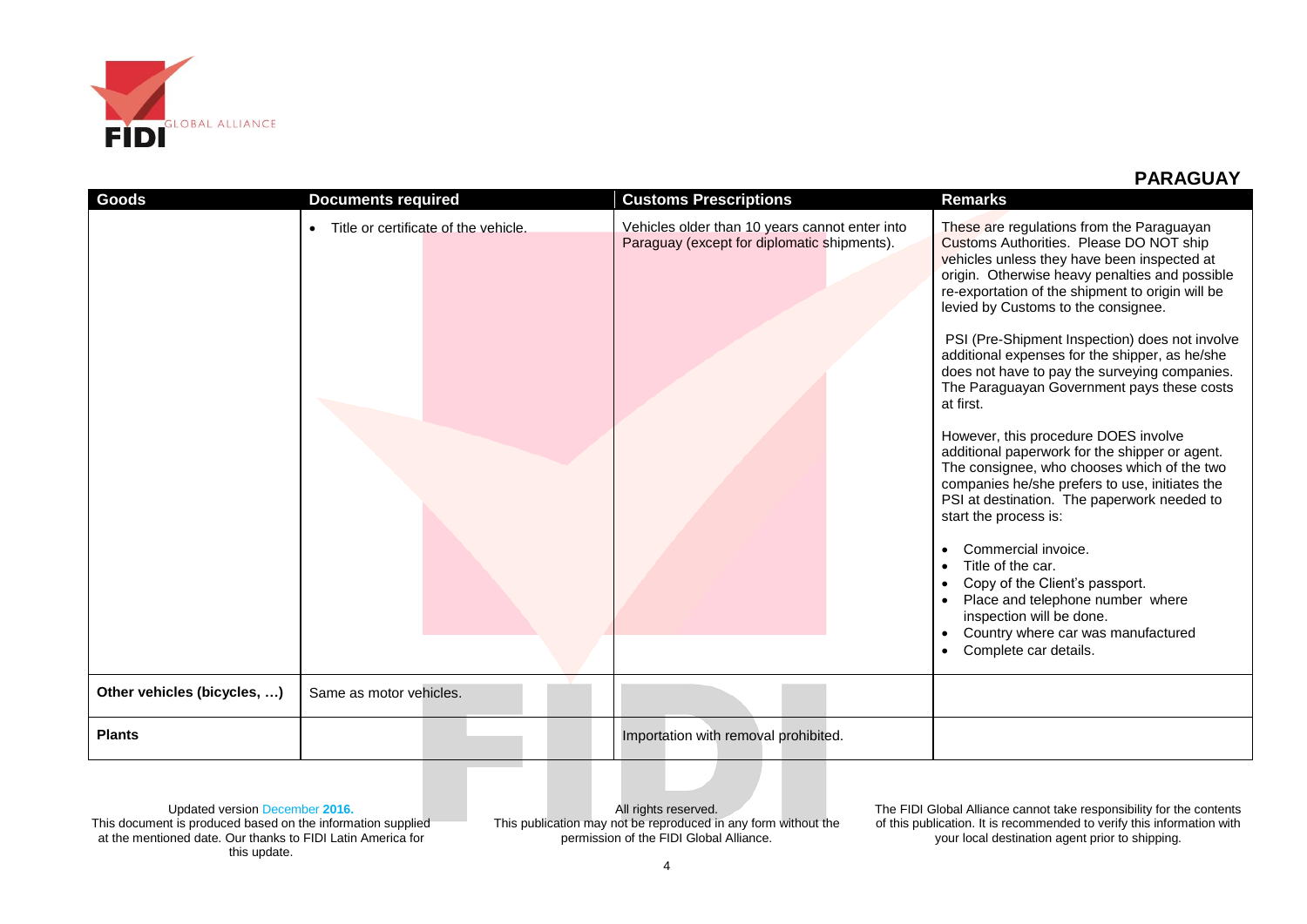

| Goods                                   | <b>Documents required</b>            |                                                | <b>Customs Prescriptions</b>                                                     | <b>Remarks</b>                                                                                                                                                                                                                                |
|-----------------------------------------|--------------------------------------|------------------------------------------------|----------------------------------------------------------------------------------|-----------------------------------------------------------------------------------------------------------------------------------------------------------------------------------------------------------------------------------------------|
| Cats and dogs                           | Health and vaccination certificates. |                                                |                                                                                  |                                                                                                                                                                                                                                               |
| <b>Other animals</b>                    | Same as above.                       |                                                |                                                                                  |                                                                                                                                                                                                                                               |
| <b>Alcohol</b>                          |                                      |                                                | Import of alcohol is PROHIBITED.                                                 | Diplomats can import alcohol in their shipments -<br>please mentioned in the packing list as rest of<br>winery.<br>If the client wants to ship alcohol in big<br>quantities, the Embassy needs to provide<br>diplomatic franchises for these. |
| Tins and food                           |                                      |                                                | Food requires health inspection, which may<br>prolong customs clearance process. | Diplomats can import food in their shipments -<br>please mentioned in the packing list as rest of<br>warehouse.<br>If the client wants to ship food in big quantities,<br>the Embassy needs to provide us diplomatic<br>franchises for these. |
| Arms, ammunitions,<br>dangerous objects |                                      | Authorisation issued by the Police authorities | Military equipment is prohibited.                                                |                                                                                                                                                                                                                                               |

Updated version December **2016.** This document is produced based on the information supplied at the mentioned date. Our thanks to FIDI Latin America for this update.

All rights reserved. This publication may not be reproduced in any form without the permission of the FIDI Global Alliance.